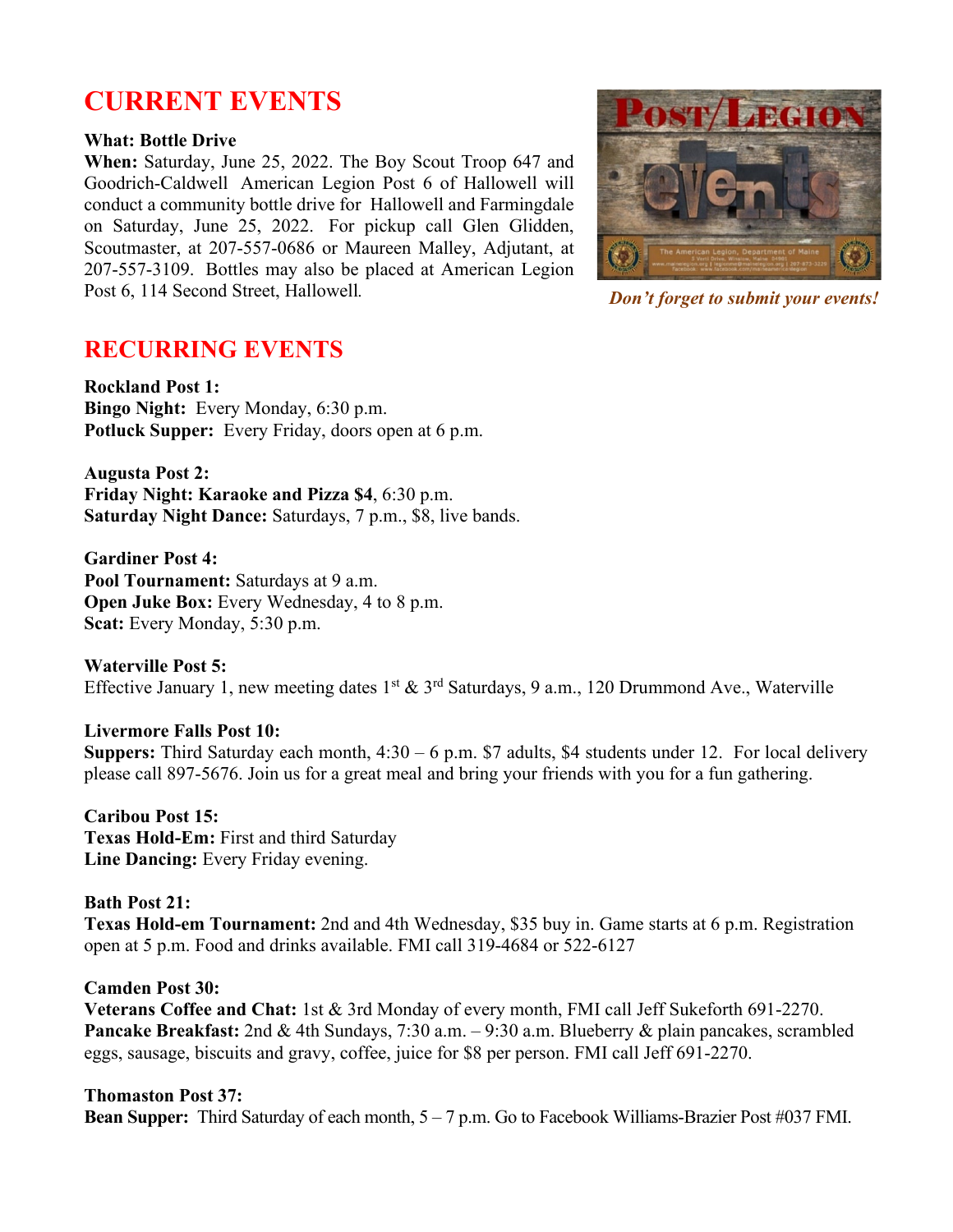#### **Winthrop Post 40:**

**Scat 31 Tournament:** Every Monday, 6:30 p.m., Members and guests can sign up. Contact Legion 377-8258.

**Pool League Tournament:** Mondays, 7 p.m., \$8 buy-in. Members and guests can sign-up. (Free pool Saturdays)

**Cribbage Tournament:** Tuesdays, 6 p.m. Food available at the bar. Members and guests can sign-up. \$5 – buy in.

**Texas Hold-Em Poker:** Every Sunday, 2 p.m. \$55 Buy-in. Dinner served at 3 p.m. \$7

**Texas Hold-Em Poker:** First Sunday of month, 2 p.m. \$100 Buy-in.

#### **Milo Post 41:**

**Bean Supper:** Second Saturday of the month, 4:30 - 6 p.m.

#### **Damariscotta Post 42:**

**Texas Hold-em Tournament:** Every second Sunday and last Sunday of the month. \$35 Buy-in. Food and drinks are available.

#### **Houlton Post 47:**

**Texas Hold-em:** Every second and fourth Saturday, \$30 buy-in. Call for cancellation due to weather 532-9046

#### **York Post 56:**

**Fish And Chips:** Every Friday night, 5 - 8 p.m. \$10 for haddock filet, fries, tartar sauce and coleslaw. Onion rings are \$2 extra; sweet potato fries are \$1 extra. Haddock nuggets, fries, tartar sauce, and coleslaw are \$9. Chicken tenders available for \$7.50.

**Cheeseburgers and Fries:** Every Wednesday, 5 – 7 p.m. \$5. (Burgers provided by Seacoast Brothers Butcher Shop)

#### **Pembroke Post 59:**

**Bingo:** Every Monday night doors open at 5 p.m., bingo starts at 6:30 p.m. **Baked Bean Supper:** Second Saturday of the month 5 - 6:30 p.m.

#### **Bridgton Post 67:**

**Pancake Breakfast:** First Saturday of each month at Bridgton Community Center, 15 Depot St, 8 - 10 a.m. Suggested donation is \$5.

**Maine VA VSO, Becki McGee:** Second Tuesdays, Bridgton Community Center, 9 - noon. Every Thursday, Bridgton Community Center, 9 a.m. 1 p.m.

#### **Locke Mills Post 68**

**Friday Night Bingo**: 595 Gore Rd., Locke Mills, ME. Doors open 4:00 p.m., games begin 6:00 p.m. Meals and beverages available. FMI Ray 890-3737.

#### **Corinna Post 73**

**Bingo**: Every Saturday night, doors open at 4 p.m., we start calling at 6 p.m. Refreshments served. **Music Jam:** First and fourth Friday of the month, doors open at 4 p.m. and playing starts around 5:30 p.m. Bring an instrument and play or sing or both, or just listen, refreshments served. If able we ask for a \$5 donation, we give \$25 door prize and we have a 50-50 raffle all proceeds to help Veterans.



(cont.)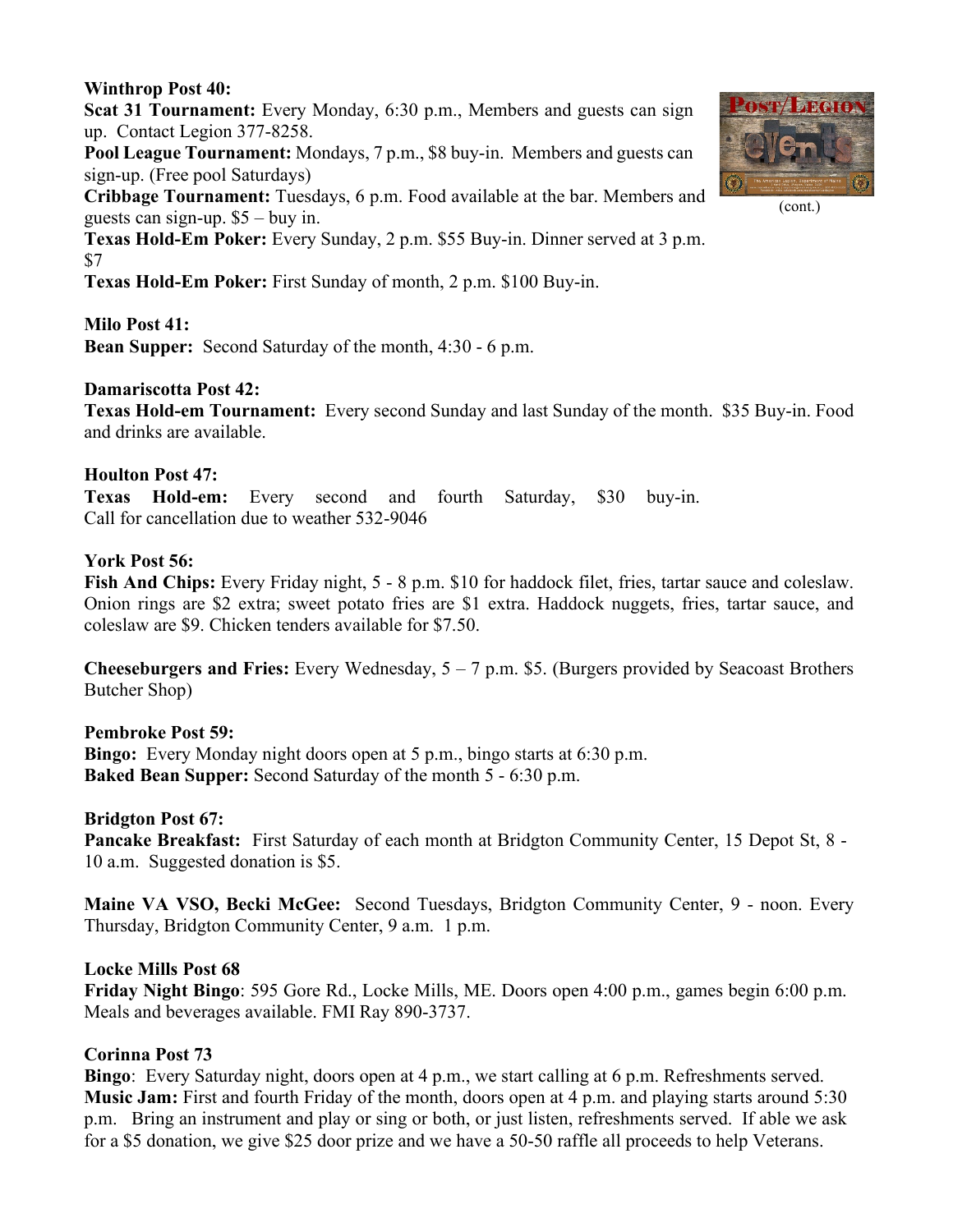## **Kennebunk Post 74 Pool/Cribbage:** Every Wednesday, 2 – 4 p.m. in the Legion Hall

## **Scarborough Post 76**

**Free coffee and donuts:** 3rd Wednesday of the month. All Veterans, Scarborough Police, Scarborough Fire, Scarborough Public Works, and Scarborough School bus drivers are welcome to come.

## **Norway Post 82:**

**Coffee Hour:** Every Tuesday, 9 - 10 a.m. Everything is free. Coffee, many different types of donuts, coffee cake, muffins. Any veteran is invited to come by and enjoy the company of other veterans. **Bingo:** Every Monday at 6:00 PM. Doors open at 4:00 PM.

## **Gray Post 86**

**Food Collection:** Post 86 and Eagles 4131 are doing an ongoing food collection to assist the Windham Veterans Center. Feel free to donate nonperishable food items and hygiene products daily, we will deliver to Windham on a weekly basis.

## **Greenville Post 94:**

**Reg. Mtgs:**  $2<sup>nd</sup>$  Wednesday of month – dinner at 5pm – meeting at 6pm. **Coffee:** Monday thru Friday, 8:30 – 10 a.m. All Legionnaires welcome!

## **Dixfield Post 100:**

**Jamboree**: Every Saturday, doors open at 4:30 p.m., supper 5-6 p.m., dancing/ music 6-9 p.m.

**Newport Post 105: Coffee and Homemade Muffins:** Monday mornings 7 – 11 a.m. \$1 Come read the paper, watch the news or just chat. Members & guests welcome.

**Mars Hill Post 118: Bingo:** Saturday nights, 7 p.m. starting Apr. 6

**Guilford Post 119: Bingo:** 1st and 3rd Sunday of month. Early Bird at 1:30 p.m., Bingo at 2 p.m. Held at Guilford Masonic Hall, 34 Hudson Ave.

**Richmond Post 132: Reg. Meetings:** 2nd & 4th Tuesdays, 7 p.m. **Bingo:** Saturdays, 6 p.m. **Texas Hold-Em:** 3rd Friday, 6:30 p.m.

**Alfred Post 134: Country-Western Jams:** 2nd and 4th Saturdays of the month (except July), noon to 3:30 p.m. Donations welcome, food and drink available.

**Sabattus Post 135: Dart Tournament:** Every other Monday starting Sept. 19. **Cribbage Tournament:** Tuesday, Sabattus Post 135. **Fridays Nights DJ:** Come dance the night away with our new DJ.



(cont.)